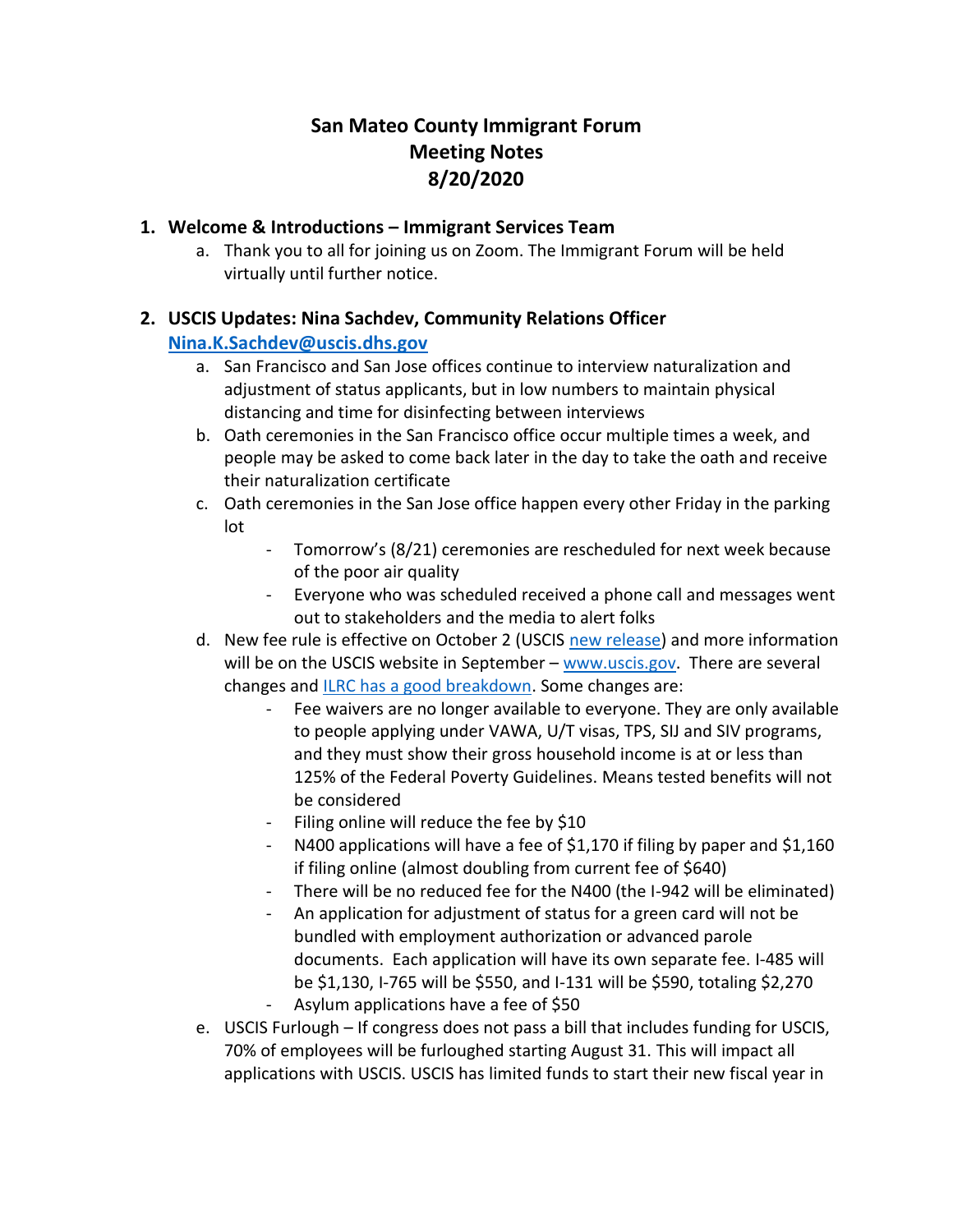October, so funds from congress or additional funding from applications will be needed to bring employees back to work on applications

- Actions include contacting senators/congressional members to fund USCIS

\*UPDATE: We are happy to report that the [USCIS has canceled](https://www.govexec.com/workforce/2020/08/immigration-services-agency-cancels-furloughs-13000-employees/167963/)  [furloughs](https://www.govexec.com/workforce/2020/08/immigration-services-agency-cancels-furloughs-13000-employees/167963/) scheduled to begin August 31

- f. If anyone has questions, contact Nina Sachdev at [Nina.K.Sachdev@uscis.dhs.gov](mailto:Nina.K.Sachdev@uscis.dhs.gov)
- g. Q/A
- Q: To sum up, will fee waivers only be available to people applying under humanitarian visas?

A: Yes

Q: Where are the fee increase proposals located on the USCIS website? A: On a news release – almost 500 pages long

Q: Has anyone talked to Congresswoman Jackie Speier regarding the USCIS furloughs?

A: Not yet, but it's a good idea

Q: What are the delays in processes due to COVID?

A: Different visas are processed in different offices, so there are different timelines

# **3. Legal Updates: Ariel Brown, ILRC**

- a. DACA
	- On July 28, DHS issued a memo that states that they will continue to reject initial DACA applications and only accept DACA renewals
		- o DHS will send back forms/fees for applications
		- o Renewals are being shortened from 2 years to 1 year
		- o All Advance Parole applications will be rejected unless there are exceptional circumstances
	- Should people apply? Submitting a new DACA application depends on individual circumstances and risk for appetite – though there are strong arguments to file right now since it's "lawful"
	- DACA renewals are still being processed quickly
	- Litigation talks against the memo are in the works
	- Check out [ilrc.org/DACA](https://www.ilrc.org/daca)
- b. Public Charge
	- State of public charge uncertain
	- On July 29, public charge rule was halted nationwide due to COVID-19
	- On August 12, the second circuit limited the nationwide injunction to New York, Connecticut, and Vermont, however, USCIS hasn't updated website to reflect this
		- o I-944 form is still off the USCIS website
	- Check out [ilrc.org/public-charge](https://www.ilrc.org/public-charge)
- c. Fee Rule
	- Encourage people to submit applications before October 2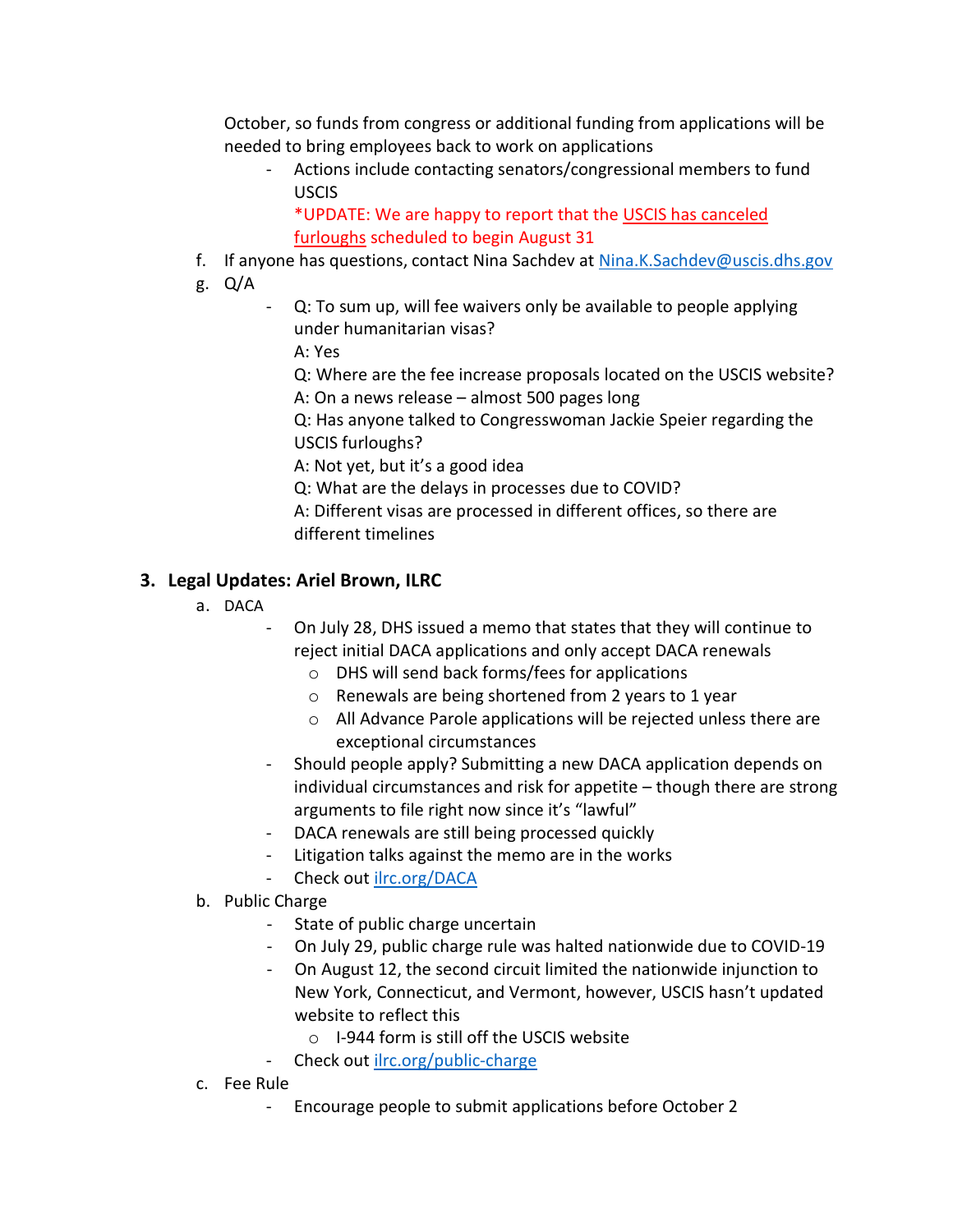- Mission Asset Fund offers zero interest [loans](https://missionassetfund.org/immigration-programs/) to low-income immigrants for immigration applications
- Check out 2d above for more information
- **4. Office of Community Affairs Updates: Census Presentation, Melissa Vergara, mvergara1@smcgov.org; smccensus.org**
- For more detailed information, please see Powerpoint located on the Immigrant Services website

[https://cmo.smcgov.org/sites/cmo.smcgov.org/files/documents/files/Immigrant%20For](https://cmo.smcgov.org/sites/cmo.smcgov.org/files/documents/files/Immigrant%20Forum%20Aug%202020%20Census%20Updates.pdf) [um%20Aug%202020%20Census%20Updates.pdf](https://cmo.smcgov.org/sites/cmo.smcgov.org/files/documents/files/Immigrant%20Forum%20Aug%202020%20Census%20Updates.pdf)

- a. As of August 21, 2020, SMC is at 75.7% self-response rates \*UPDATE: Now at 76.9%
- b. Pescadero is still one of the lowest self-response census tracts (& now with the fires, it will be even harder to count)
- c. Our office is creating banners, postcards, and ads in English, Spanish, Chinese, and Tagalog
- d. There have been NFO/SSF Car Caravans, and DC may be next
- e. US Census Bureau is sending a  $7<sup>th</sup>$  mailer to some census tracts, and are also performing random sampling at some households that have already completed the census
- **5. San Mateo County Immigrant Relief Fund Update: Sophie Mintier, Management Analyst, County Manager's Office, [smintier@smcgov.org](mailto:smintier@smcgov.org)**
- For more detailed information, please see Powerpoint located on the Immigrant Services website

[https://cmo.smcgov.org/sites/cmo.smcgov.org/files/documents/files/Immigrant%20Reli](https://cmo.smcgov.org/sites/cmo.smcgov.org/files/documents/files/Immigrant%20Relief%20Fund%20progress%20report.pdf) [ef%20Fund%20progress%20report.pdf](https://cmo.smcgov.org/sites/cmo.smcgov.org/files/documents/files/Immigrant%20Relief%20Fund%20progress%20report.pdf)

- a. As of August 17, 2020, the [Immigrant Relief Fund](https://missionassetfund.org/immigrant-families-grant-sm/) is at about 83% progress of the \$9.6 million total
	- 18,290 pre-apps
	- 12,183 apps
	- 8,473 grant apps started
	- 7,604 grants approved
	- 75% of apps approved are from households that are making \$1000 or less per month, with 43% having no income
- b. Most applications are from NFO, EPA & San Mateo and there are a wide range of household sizes – 15% are household of 1, 19% HH of 2, 24% HH of 3, 24% HH of 4, and 18% HH of 5+
- c. Make sure applicants are applying to the San Mateo County specific fund on the Mission Asset Website and not the national fund, and that applicants are only submitting one application per email address